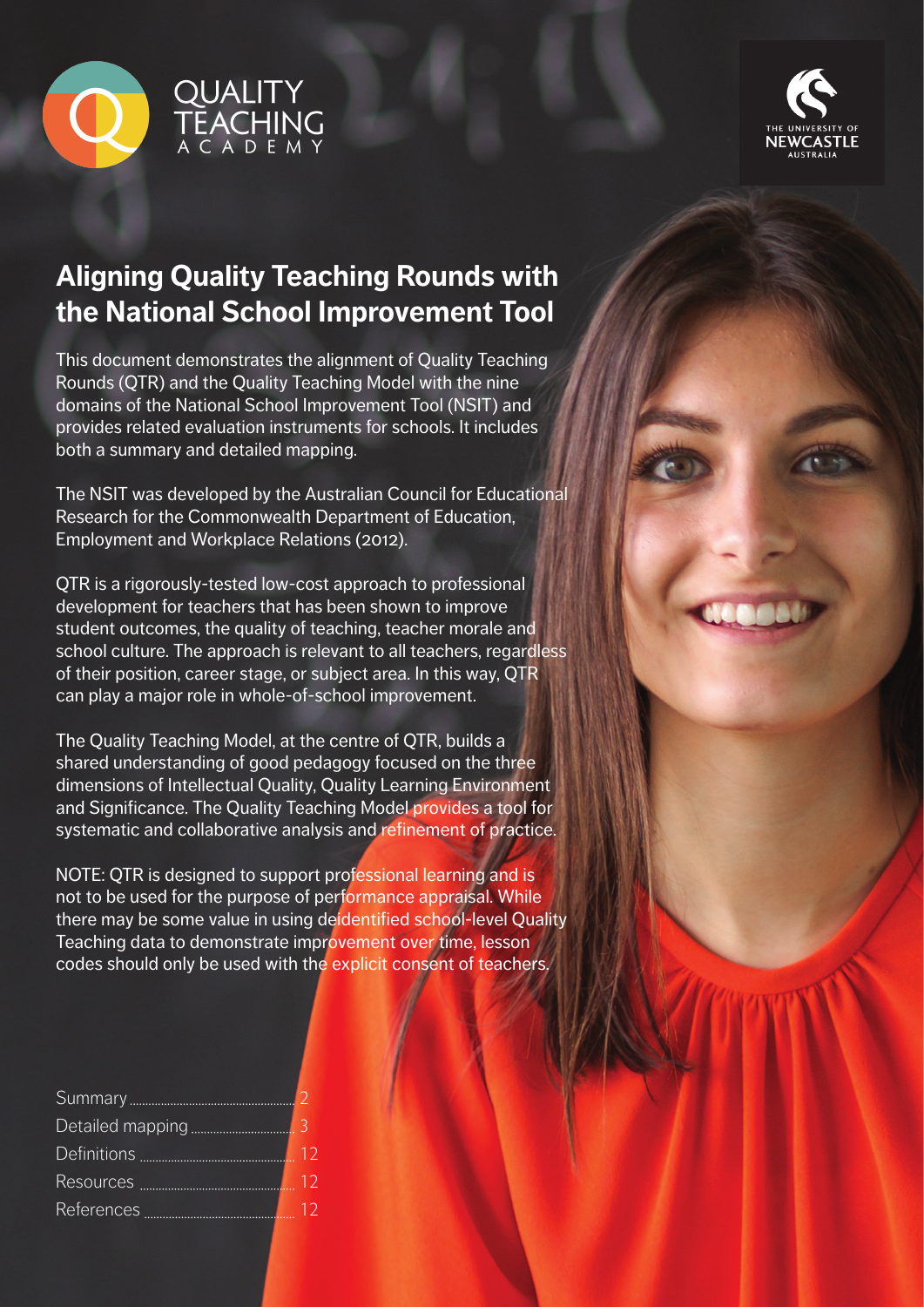### **Summary of Alignment between QTR and NSIT Domains**

| 1. An explicit<br>improvement<br>agenda       | Quality Teaching Rounds (QTR) and the Quality Teaching Model draw on a rich body of research<br>about teaching that makes a difference for student outcomes. Targets for school improvement can<br>be underpinned by the rigorous research-based approach of QTR, which involves teachers working<br>with a shared understanding and language for addressing quality teaching as central driver of school<br>improvement.                     |
|-----------------------------------------------|-----------------------------------------------------------------------------------------------------------------------------------------------------------------------------------------------------------------------------------------------------------------------------------------------------------------------------------------------------------------------------------------------------------------------------------------------|
| 2. Analysis and<br>discussion of<br>data      | QTR engages teachers in systematically collecting and analysing data from classroom observations to<br>improve individual and collective practice. Teachers and school leaders consider a wide range of data<br>when considering the impact of QTR over time which can be used to identify areas for professional<br>development in the school.                                                                                               |
| 3. A culture<br>that promotes<br>learning     | QTR fosters strong collegial culture in schools, underpinned by the expectation that all students are<br>capable of great learning and all teachers are committed to continuous, high-impact professional<br>development. Teachers engaged in QTR systematically analyse how quality learning environments are<br>developed and maintained to promote student learning.                                                                       |
| 4. Targeted use<br>of resources               | QTR is an initiative with broad impact, including improvements in student academic outcomes and<br>teacher collaboration and self-efficacy. A cost-benefit analysis conducted by Deloitte Access<br>Economics found QTR to be a low-cost, high-impact intervention.                                                                                                                                                                           |
| 5. An expert<br>teaching team                 | QTR builds collective capacity for school improvement while enhancing teacher confidence at all career<br>stages. Professional relationships are strengthened as teachers use the shared language of the Quality<br>Teaching Model to collaboratively observe, analyse and improve practice. Shared facilitation of Rounds<br>means all teachers take an active leadership role in their continuous professional development.                 |
| 6. Systematic<br>curriculum<br>delivery       | The Quality Teaching Model provides a clear, evidence-based pedagogical framework to analyse<br>classroom and assessment practice that is applicable in all subject areas, grades, and school contexts.<br>Using the shared language of the Model can help to maintain consistent teaching and learning<br>expectations across the school. Teachers can immediately apply fresh insights from QTR to their<br>delivery of the curriculum.     |
| 7. Differentiated<br>teaching and<br>learning | QTR provides opportunities for teachers to discuss how teaching and learning activities within their<br>classroom meet the needs and interests of their students. Analysis and discussion of observed lessons,<br>and teaching more broadly, enables teachers to identify ways pedagogy can be enhanced to ensure<br>challenging learning experiences for all students.                                                                       |
| 8. Effective<br>pedagogical<br>practices      | QTR engages teachers in building their capacity for quality teaching using the evidence based Quality<br>Teaching Model and processes that have been demonstrated to impact the quality of teaching and<br>student outcomes. QTR provides opportunities to observe, analyse and discuss a broad range of<br>pedagogical approaches in different subjects and grades.                                                                          |
| 9. School-<br>community<br>partnerships       | QTR and Quality Teaching Model enable schools to clearly communicate their vision of effective<br>teaching and learning to community partners in ways that ensure alignment of experiences, support and<br>resources. Partnering with the Quality Teaching Academy and Teachers and Teaching Research Centre<br>(TTRC) provides schools with support materials and intellectual resources to build networks focused on<br>school improvement. |

### **Mapping to the National School Improvement Tool**

The following pages elaborate how engagement with QTR and the Quality Teaching Model can support schools' improvement efforts in alignment with the National School Improvement Tool (NSIT).

**Column 1** uses wording directly from the specific NSIT domain.

**Column 2** provides selected domain descriptors from the NSIT that align with QTR and the Quality Teaching Model. **Column 3** explains the alignment between QTR/the Quality Teaching Model and NSIT.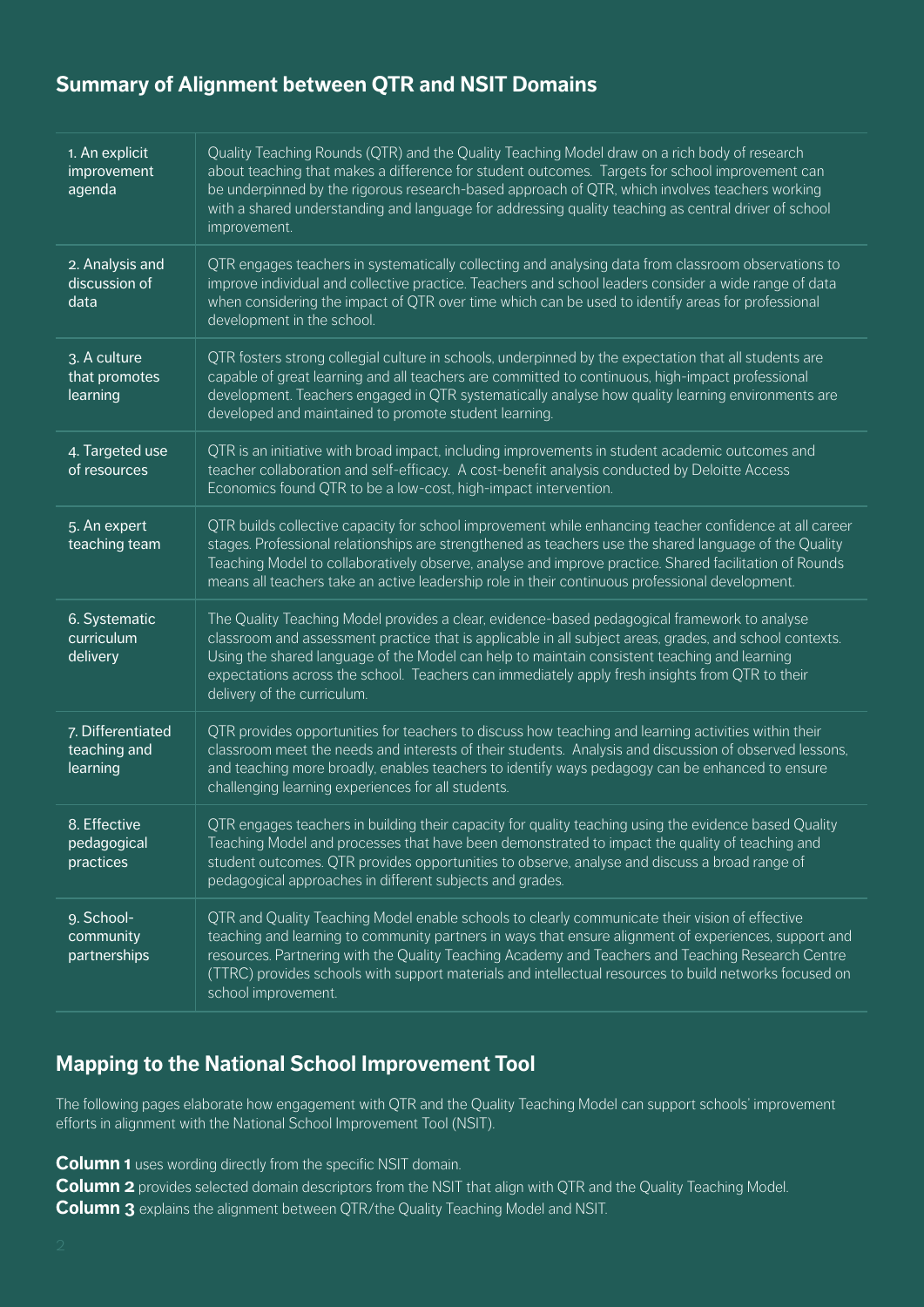## **1. An explicit improvement agenda**

*The school leadership team and/or governing body have established and are driving a strong improvement agenda for the school, grounded in evidence from research and practice and expressed in terms of improvements in measurable student outcomes. Explicit and clear school-wide targets for improvement have been set and communicated to parents and families, teachers and students, with accompanying timelines*

- the governing body, school principal and other school leaders are united, committed to and explicit about their core objective – to improve learning outcomes for all students in the school
- school staff are united in their commitment to improve the quality of teaching and learning throughout the school and to address obstacles to school-wide improvement
- the school communicates clearly that it expects all students to learn successfully and has high expectations for student attendance, engagement and outcomes.

### Domain **Domain** Relevant Domain Descriptors Alignment to OTR/the Model

Whole school engagement with Quality Teaching Rounds can help to unite staff in their commitment to working with and building an explicit school improvement agenda to improve student learning outcomes.

Rigorous research conducted by the University of Newcastle's Teachers and Teaching Research Centre demonstrates that this single initiative results in multiple, positive effects on school culturei , the quality of teaching<sup>ii</sup> and student learning outcomes<sup>iii</sup>. Students, whose teachers participated in just one set (four days) of Quality Teaching Rounds, showed improvement in mathematics achievement by as much as 25% relative to a control group.

QTR empowers teachers across all subjects, grades and stages of their careers to improve pedagogy using the shared language of the Quality Teaching Model and tested protocols of QTR to generate focused, analytical discussions of classroom and assessment practices. Positive school culture, built through participation in QTR, helps schools in working together to remove obstacles to improvement.

At the core of QTR, the Quality Teaching Model provides conceptual clarity on what constitutes quality teachingiv, with a focus on the three dimensions of Intellectual Quality, Quality Learning Environment and Significance. Working with this shared. vision of quality teaching across a school contributes to improved student outcomes. For example, high expectations and student engagement are central concerns of QTR, together with broader attention to the intellectual rigour of lessons, the quality of the learning environment and the relevance of learning to students' lives.

By building a shared understanding of quality pedagogy, QTR not only focuses a school's improvement agenda, it also helps communicate that agenda effectively to parents, families, teachers and students, giving clear concepts and language for addressing teaching and learning.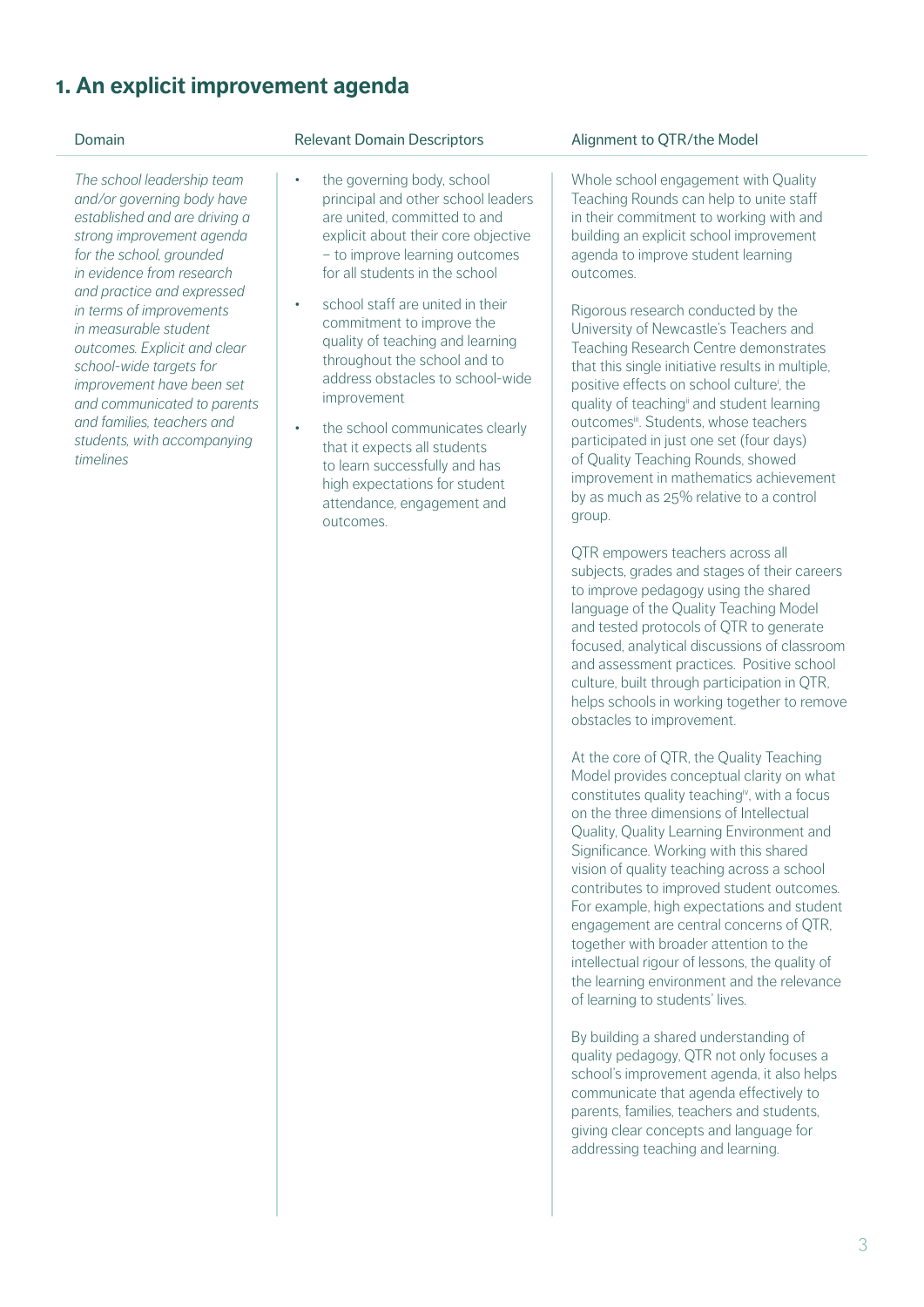## **2. Analysis and discussion of data**

*A high priority is given to the school-wide analysis and discussion of systematically collected data on student outcomes, including academic, attendance and behavioural outcomes, and student wellbeing. Data analyses consider overall school performance as well as the performances of students from identified priority groups; evidence of improvement/regression over time; performances in comparison with similar schools; and, in the case of data from standardised tests, measures of growth across the years of school.*

- professional development is provided to build staff skills in analysing and interpreting data
- data are used in building a culture of self-evaluation and reflection across the school
- the school uses data to inform school-level decisions, interventions and initiatives.

### Domain **Domain Comain Descriptors** Alignment to OTR/the Model

QTR does not directly engage teachers in school-wide analysis of student data. However, it engages professional learning communities in the systematic analysis and discussion of data derived from lesson observations and review of assessment items, including data on student learning, engagement, and behaviour.

Data generated through QTR also supports teachers in self-evaluation and reflection on the relationship between pedagogical practice (classroom practice and assessment practice) and student outcomes. The collaborative processes of QTR help build a culture of analysis and ongoing refinement of the school's improvement agenda.

Using the Quality Teaching Model to analyse and code classroom and assessment practice helps develop collective inquiry skills, such as gathering evidence and analysing impact.

QTR frequently produces insights about the quality of teaching and student learning in a school that can inform decisions about interventions and initiatives needed. Indeed, discussions about classroom and/ or assessment practice often serve as a catalyst for identifying specific improvement initiatives. For example, teachers engaged in QTR might identify professional learning needs such as enhancing differentiation in classroom practice or embedding more higher order thinking in tasks.

Evaluation instruments (see Related Resources on page 12) together with standardised assessment and other student data can be used to provide school leaders with evidence of the impact of OTR on school and student outcomes.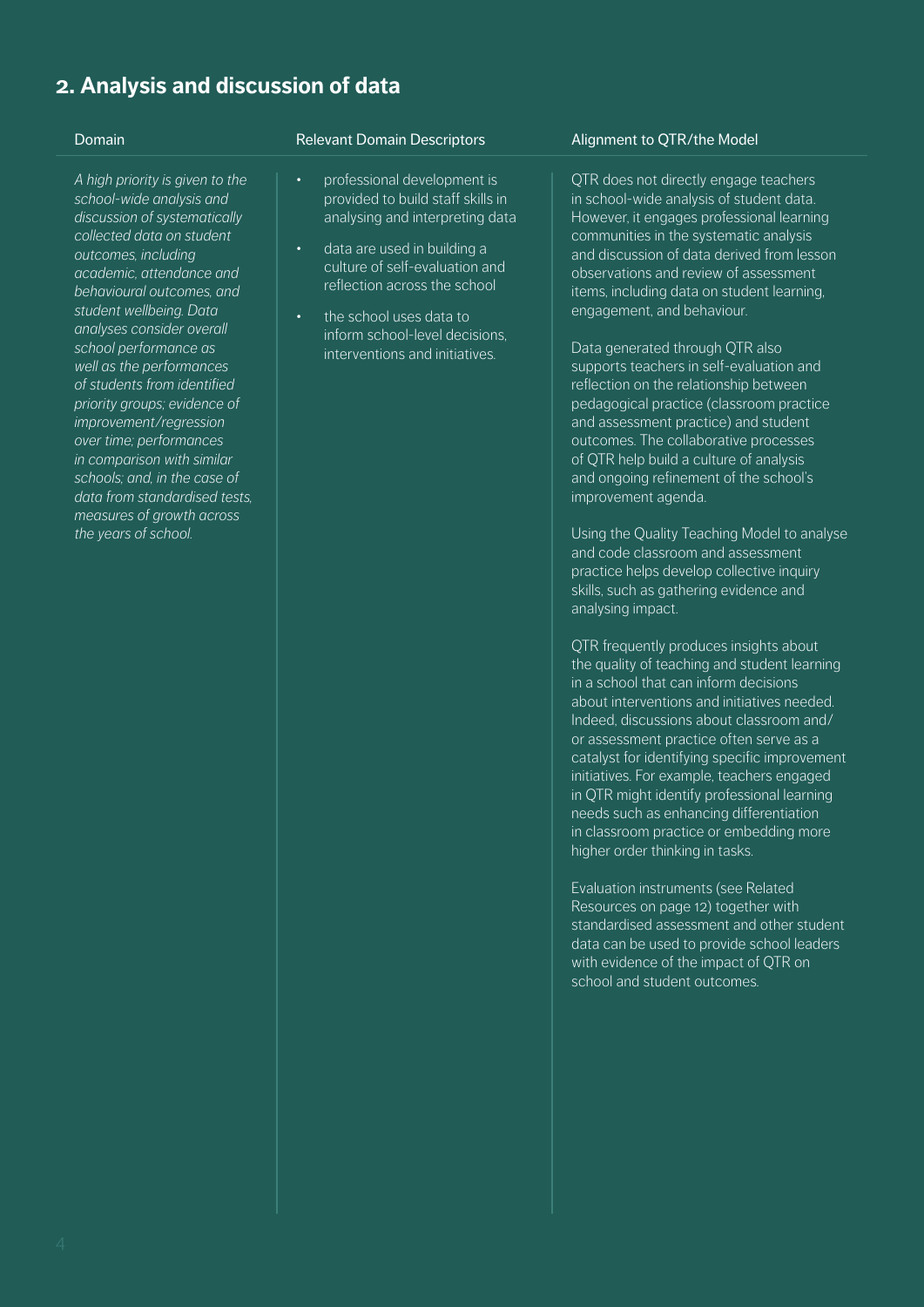## **3. A culture that promotes learning**

- the school promotes and maintains an environment reflective of its high expectations that all students will learn successfully
- the staff of the school demonstrate an understanding of the importance of positive and caring relationships to successful learning, and work to build mutually respectful relationships across the school community
- the school appreciates and values students' varying cultural backgrounds and works to build the cultural competence of school staff.

### Domain **Domain** Relevant Domain Descriptors **Alignment to OTR/the Model**

Key premises underpinning the Quality Teaching Model and QTR are that every student is capable of successful learning and every teacher is capable of high-quality teaching.

One of the three dimensions of the Quality Teaching Model focuses on quality learning environments, recognising that positive and caring relationships with all students are foundational to their success.

The Quality Teaching Model highlights the need to consider diverse social and cultural groups when designing learning experiences. During QTR, teachers analyse and discuss ways to ensure the inclusion, engagement and full participation of students from varying social and cultural backgrounds and how to ensure classroom environments are safe, respectful, tolerant and inclusive while also promoting intellectual rigour and high expectations.

QTR helps build a strong collegial culture among teachers and school leaders through collaborative work on improving teaching and learning throughout the school<sup>i</sup>. QTR protocols enable teachers to observe and analyse their colleagues' lessons in ways that build mutual trust and support. Positive and sustainable relationships among staff are enhanced, including when teachers from different grades and/or subjects and at different career stages<sup>v,vi</sup> come together. all with a focus on improving the learning outcomes and wellbeing of students.

Engagement in QTR can help teachers and leaders to align school improvement goals with this initiative as well as identify other focus areas for professional development.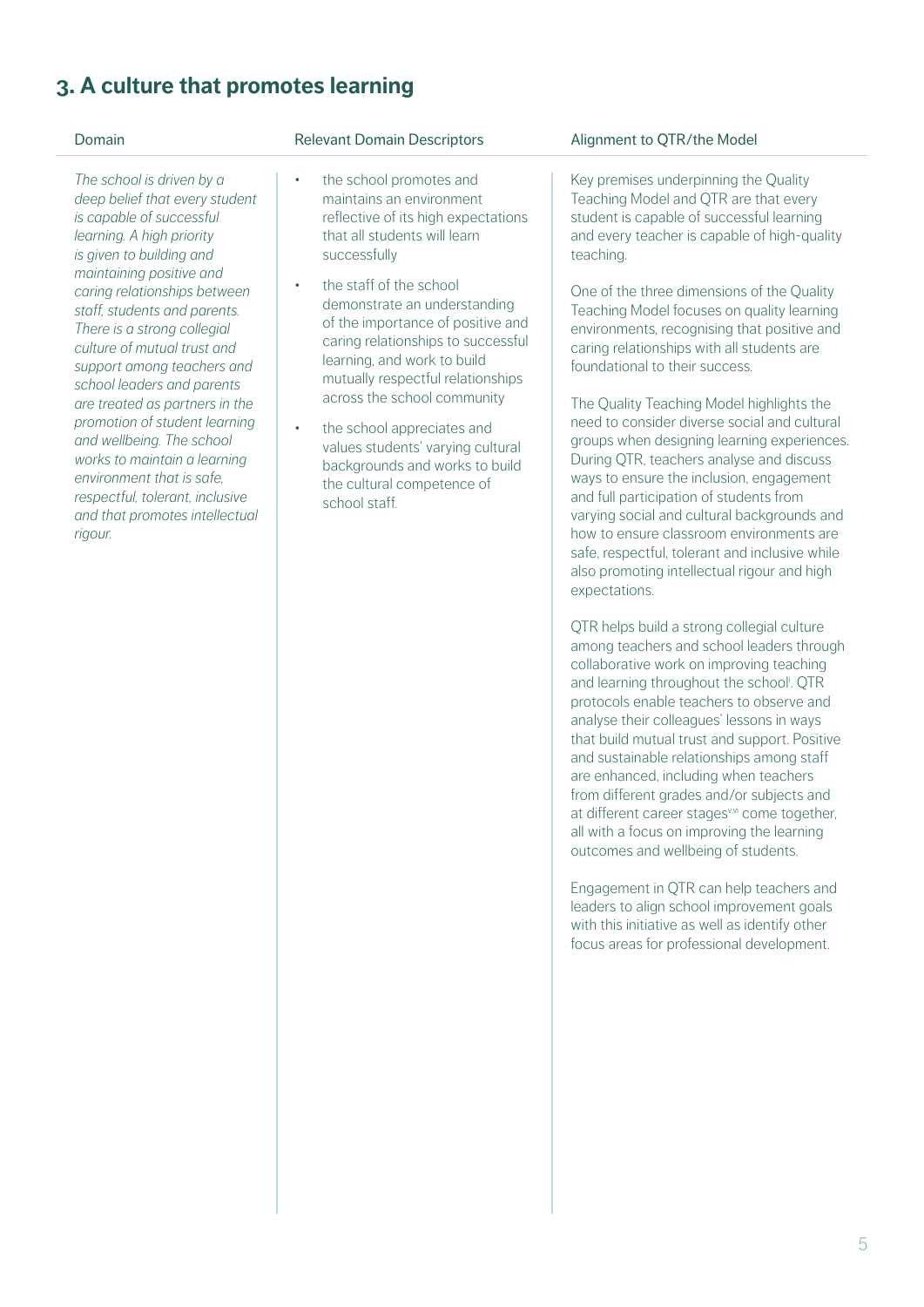## **4. Targeted use of school resources**

*The school applies its resources (staff time, expertise, funds, facilities, materials) in a targeted manner to meet the learning and wellbeing needs of all students. It has schoolwide policies, practices and programs in place to assist in identifying and addressing student needs. Flexible structures and processes enable the school to respond appropriately to the needs of individual learners.*

- in its use of discretionary school funds, the school gives priority to initiatives aimed at improving outcomes for students
- the school budget aligns local and system priorities.

### Domain **Domain Comain Descriptors** Alignment to QTR/the Model

Getting started with QTR requires as little as engaging two teachers or leaders from a school in a two-day workshop. The QTR workshop equips these two teachers to initiate QTR in the school and lead the process as it ripples out to the entire school staff over time. Funding teacher release for participation in QTR is the only other cost to schools.

A PLC for QTR generally consists of four teachers who engage in four days of inschool Rounds. Schools can make decisions about the number of PLCs they engage each year. This could involve one or multiple PLCs per year, depending on the resources available and casual relief required.

Powerfully, this one initiative can deliver multiple positive effects for schools. Research shows that QTR:

- improves the quality of teaching<sup>ii</sup>
- significantly increases student achievementiii
- positively affects teacher moralevii
- enhances school culturei
- builds teacher confidence<sup>v</sup>
- increases collegiality<sup>i</sup>.

Given that QTR is relevant to every grade and subject, it can be used to target student and cohort learning needs with the flexibly to embed quality teaching in accordance with school-wide policies and aspirations.

QTR is a high-impact, low-cost initiative as determined by Deloitte Access Economics with multiple benefits for schools.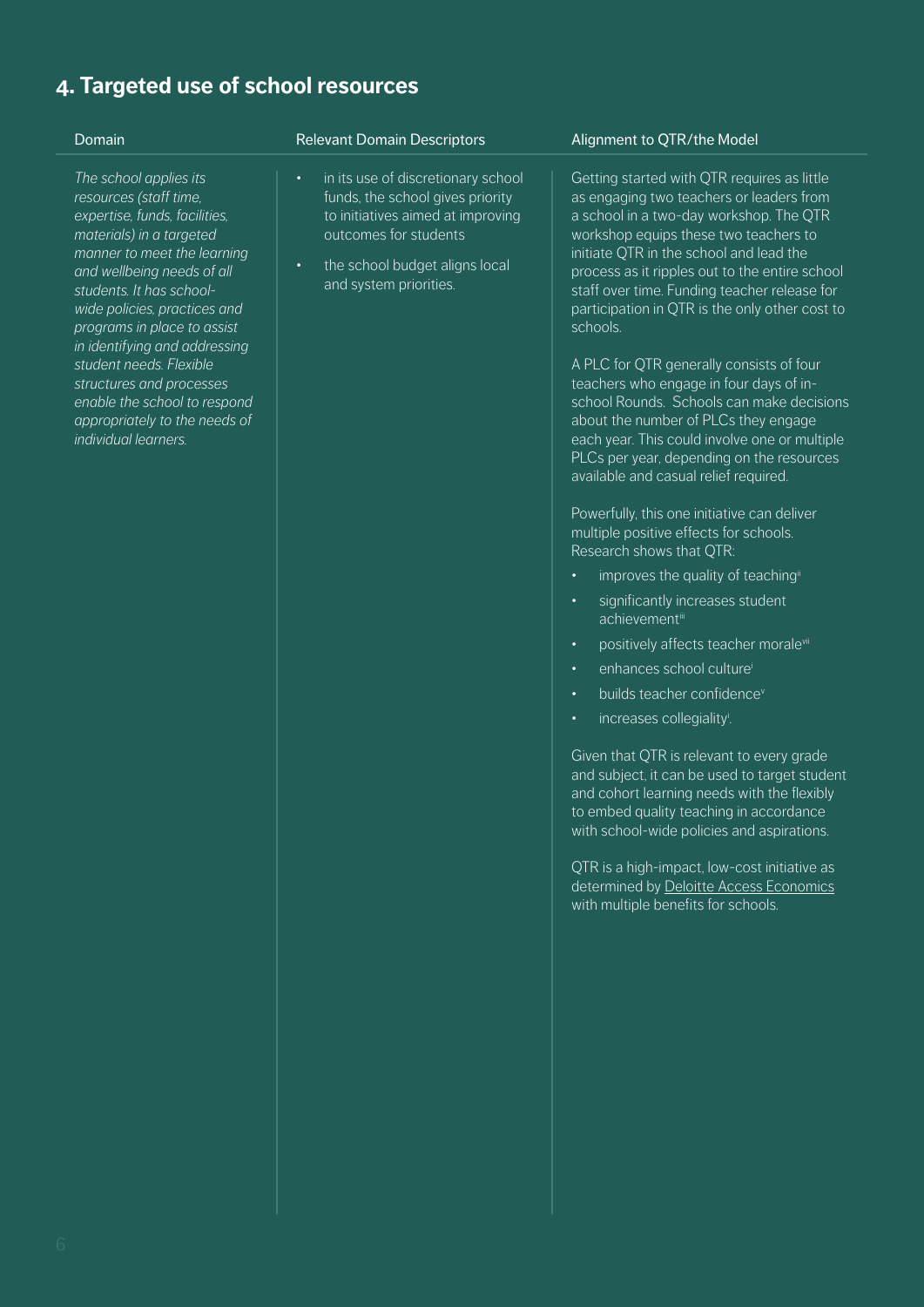## **5. An expert teaching team**

*The school has found ways to build a school-wide, professional team of highly able teachers, including teachers who take an active leadership role beyond the classroom. Strong procedures are in place to encourage a school-wide, shared responsibility for student learning and success, and to encourage the development of a culture of continuous professional improvement that includes classroombased learning, mentoring and coaching arrangements.*

- the leadership team has strategies in place to assist teachers to continue to develop and share deep understandings of how students learn subjects/ content, including pre-requisite skills and knowledge, common student misunderstandings and errors, learning difficulties and effective interventions
- teachers in the school are experts in the fields in which they teach, have high levels of confidence in teaching in those fields and are eager to expand their subject knowledge to learn how to improve on their current teaching practices
- the school expects all teachers to be highly committed to the continuous improvement of their own teaching and to be focused on the development of knowledge and skills required to improve student learning
- the principal and other school leaders lead and model professional learning in the school
- school leaders ensure that opportunities are created for teachers to work together and to learn from each other's practices, including through online professional communities
- the school works to ensure the continuity of a culture of collaboration and teamwork over time across cohorts of teachers.

### Domain **Domain** Relevant Domain Descriptors Alignment to OTR/the Model

QTR actively engages teachers in observation, analysis and discussion of pedagogy to support the development of a culture of continuous professional learning. The concepts and language of the Quality Teaching Model assist teachers to develop shared understanding of teaching practice and how to improve it across all year levels and subject areas.

Through close collaboration among teachers, QTR helps develop collective responsibility for student learning. The processes of QTR provide opportunities for all participants to take a leadership role in supporting the professional learning of their colleagues. Working together in PLCs (in person or online), teachers learn from each other's practice and insights, continuously developing their knowledge and skills to improve student learning.

Engagement in QTR not only demonstrates commitment to continuous improvement of teaching (classroom practice and assessment practice), it provides clear frameworks and processes to guide improvement efforts.

The Quality Teaching Model clarifies what quality teaching looks like and provides specific suggestions for enhancing practice. The Quality Teaching Model's holistic representation of quality teaching enables teachers from all areas of a school to collaboratively observe, analyse and discuss lessons during QTR with a clear focus on improvement.

School leaders are encouraged to be active members of QTR PLCs, even modelling the process by being the first to host a lesson observation. At the same time, QTR protocols flatten power hierarchies through turn-taking, reciprocity and active contribution to discussions using the shared language of the Quality Teaching Model.

Research has demonstrated that participation in QTR improves teachers' confidence in their teaching across all career stages, enhances their collegial relationships and enables them to pass on their teaching expertise over time and across cohorts of colleagues vvi.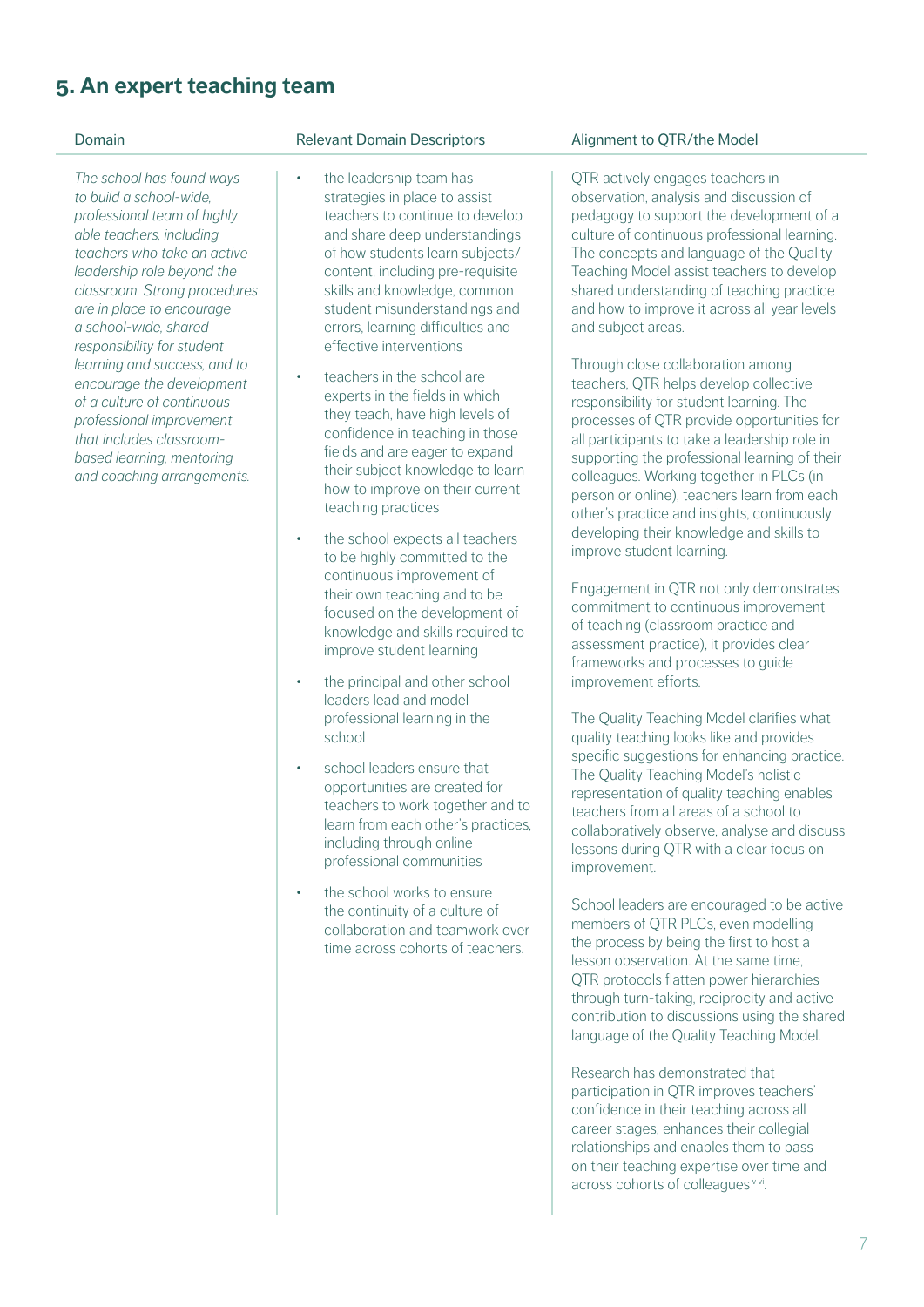## **6. Systematic curriculum delivery**

*The school has a coherent, sequenced plan for curriculum delivery that ensures consistent teaching and learning expectations and a clear reference for monitoring learning across the year levels. The plan, within which evidencebased teaching practices are embedded, and to which assessment and reporting procedures are aligned, has been developed with reference to the Australian Curriculum or other approved curriculum and refined collaboratively to provide a shared vision for curriculum practice. This plan is shared with parents and families.*

- staff of the school are familiar with and work within the school's shared curriculum expectations
- the curriculum is used as a basis for ongoing staff discussions about the best ways to maximise student learning and wellbeing
- the school curriculum includes a strong focus on the development of cross-curricular skills and attributes such as literacy, numeracy, information and communication technology capability, critical and creative thinking, personal and social capability, ethical behaviour and intercultural understanding
- a priority is given to constructing learning experiences that are accessible, engaging and challenging for all students, including those with particular needs
- the school places a priority on making the curriculum locally relevant and adopts a strengthsbased approach to recognising, valuing and building on students' existing knowledge and skills
- assessment processes are aligned with the curriculum and are designed to clarify learning intentions, establish where individual students are in their learning, diagnose details of student learning (eg, gaps in knowledge and understanding), and to monitor learning progress across the years of school
- professional development is provided to build staff skills in curriculum planning and development.

### Domain **Domain Comain Descriptors** Alignment to QTR/the Model

QTR focuses on quality teaching for delivery of the Australian Curriculum and other approved curriculum. Participants from all grades and subject areas can apply their learning from engagement with the Quality Teaching Model and QTR to their delivery of the curriculum. The specific syllabuses/ content addressed during QTR will vary according to the composition of each PLC (usually comprised of teachers from different parts of a school) and the lessons teachers select to share.

Analysis and discussion of the viewed lessons using the Quality Teaching Model in PLCs helps create consistent teaching and learning expectations to:

- draw attention to cross-curricular skills and attributes
- provide accessible, engaging and challenging learning experiences for all students
- ensure curriculum is connected to students' experiences and builds on existing knowledge and skills
- ensure alignment of assessment processes with learning experiences and student learning needs
- build staff skills in curriculum planning and development
- identify key concepts and explain relationships among those concepts in all learning experiences.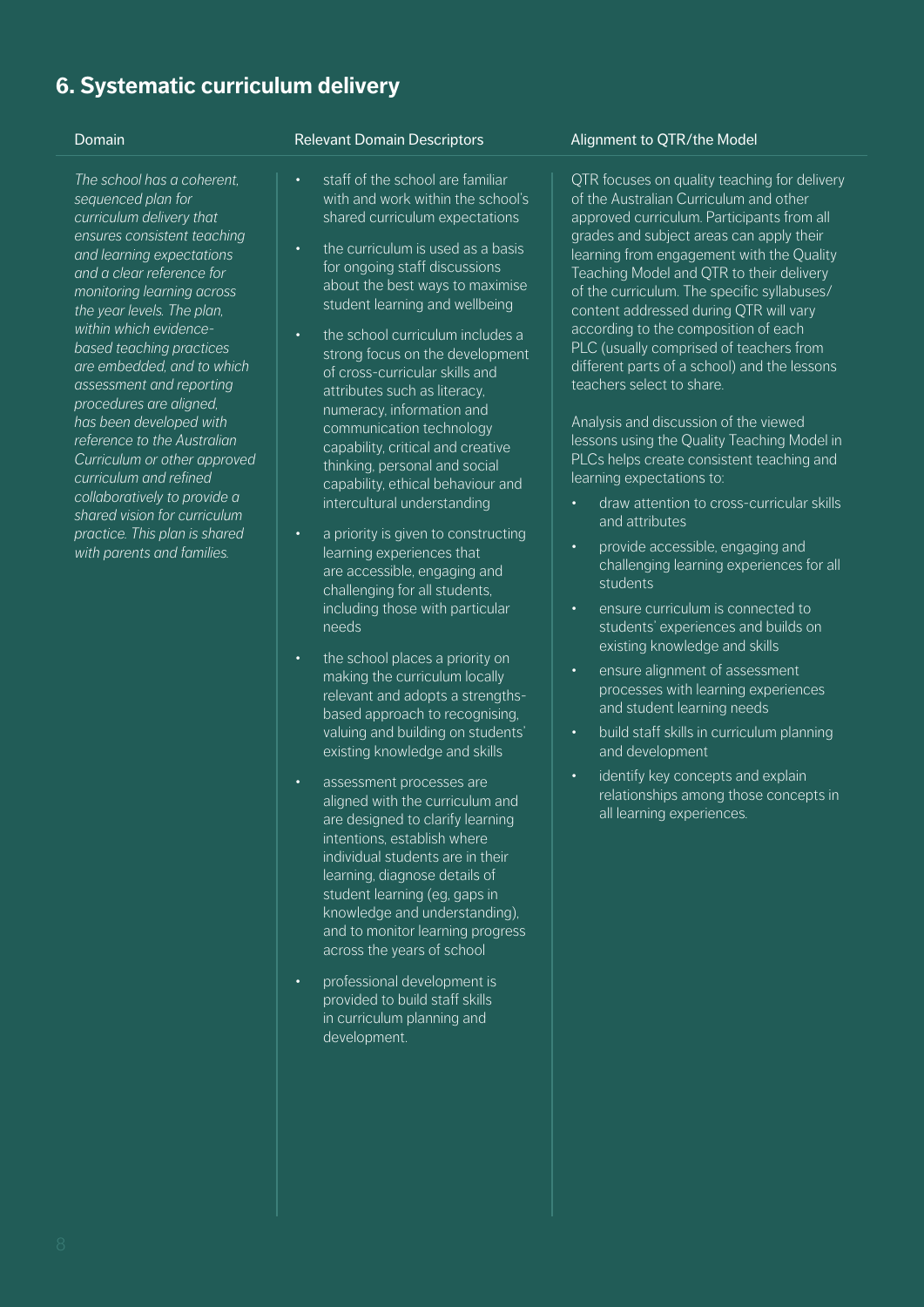## **7. Differentiated teaching and learning**

*The school places a high priority on ensuring that, in their day-to-day teaching, classroom teachers identify and address the learning needs of individual students, including high-achieving students. Teachers are encouraged and supported to monitor closely the progress of individuals, identify learning difficulties and tailor classroom activities to levels of readiness and need.*

- teaching practices across the school reflect the belief that. although students are at different stages in their learning and may be progressing at different rates, all students are capable of learning successfully if motivated and given appropriate learning opportunities and necessary support
- teachers work at understanding where students are in their learning – including their current knowledge, skills, learning difficulties and misunderstandings – to identify starting points for teaching
- teachers work to ensure that all students – including high-achieving students – are appropriately engaged, challenged and extended by designing classroom activities to meet students' learning needs, levels of readiness, interests, aspirations and motivations.

### Domain **Domain** Relevant Domain Descriptors Alignment to OTR/the Model

QTR provides opportunities for teachers to engage in collaborative discussions, working from the premise that all students are capable of learning successfully when high expectations are accompanied by necessary supports.

QTR provides a systematic way for teachers to examine how they provide intellectually challenging lessons and high expectations that are pitched at the right level based on students' needs and readiness.

Teachers can also use the Quality Teaching Assessment Practice Guide, both independently and in collaboration with colleagues, to structure planning, reflection, and analysis of tasks to build capacity for quality assessment practice.

During QTR, teachers extend their understanding of students' current needs and interests which they use to design meaningful and appropriate learning experiences. Post participation in QTR, teachers report having higher expectationsi of their students and feeling better able to adapt lessons to student readiness and need.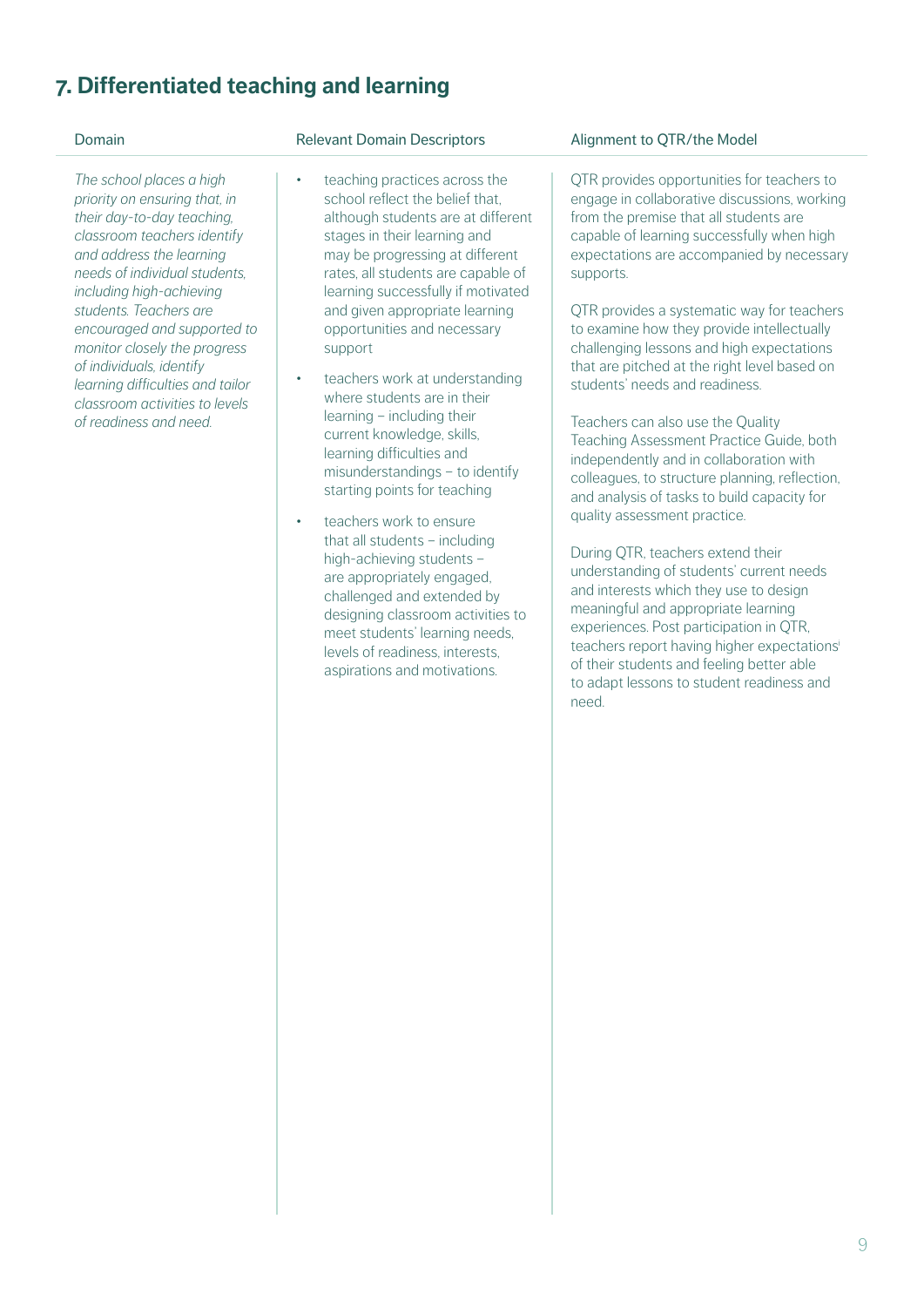## **8. Effective pedagogical practices**

*The school principal and other school leaders recognise that highly effective teaching is the key to improving student learning throughout the school. They take a strong leadership role, encouraging the use of research-based teaching practices in all classrooms to ensure that every student is engaged, challenged and learning successfully. All teachers understand and use effective teaching methods – including explicit instruction – to maximise student learning.*

### Domain **Domain Comain Descriptors** Alignment to OTR/the Model

- the school leadership team keeps abreast of research on effective teaching practices
- school leaders, including the principal, spend time working with teachers, providing feedback on teaching and, where appropriate, modelling effective teaching strategies
- school leaders actively promote a range of evidence-based teaching strategies, including;
- creating classroom and applied learning environments in which all students are engaged, challenged, feel safe to take risks and are supported to learn
- connecting new material to past learning and assisting students to see the continuity in their learning over time
- demonstrating explicitly what students are to do, discussing this with students, and then questioning and checking that learning is occurring
- promoting deep learning by emphasising underlying principles, concepts and big ideas that are developed over time
- setting high expectations for every student's progress and ambitious targets for improving classroom performances
- working to build students' beliefs in their own capacities to learn successfully and their understanding of the relationship between effort and success
- routinely evaluating the effectiveness of teaching and using these evaluations to make adjustments to practice
- school leaders provide teachers with ongoing detailed feedback on their classroom practices.

Rigorous research has demonstrated that participation in QTR improves both the quality of teaching<sup>ii</sup> and student learning outcomes<sup>ii</sup>. The Quality Teaching Model, at the core of QTR, draws on decades of evidence on highly effective teaching practice to both honour the complexity of teaching and distil the essence of good practice in ways teachers find accessible and valuable<sup>viii</sup>.

The Quality Teaching Model is operationalised through the collaborative processes of QTR, which provide structured opportunities for school leaders and teachers to observe, analyse and discuss classroom and assessment practice throughout a school.

The Quality Teaching Model provides a research-based framework for teachers regardless of their approach to pedagogy (e.g. direct instruction, problem-based learning) to explicitly discuss how they:

- engage and support students to take risks in their learning
- connect previous learning experiences to in-school and out of school knowledge
- provide explicit criteria for the quality of work expected
- scaffold effective communication in their classrooms
- deepen student understanding of key underlying principles and concepts
- communicate high expectations in the classroom
- create and maintain socially supportive classroom environments.

Widespread engagement in QTR builds a shared understanding of effective pedagogy that supports teachers and leaders in providing detailed feedback on classroom practice as well as evidence of achievement towards school improvement agendas.

Importantly, QTR PLCs provide powerful opportunities to build the capacity of all members to refine teaching practice and identify the impact of such changes on student learning.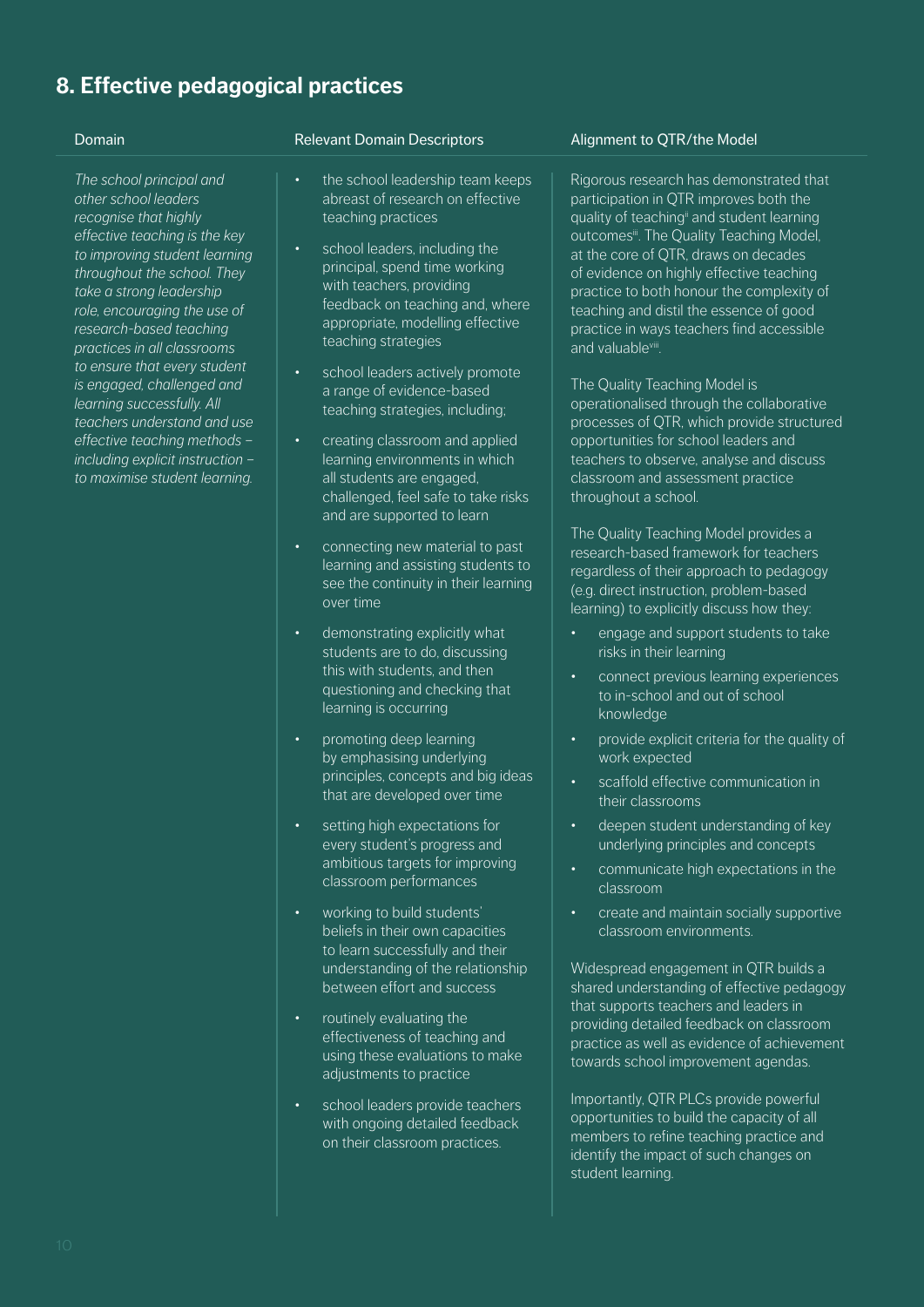## **9. School-community partnerships**

*The school actively seeks ways to enhance student learning and wellbeing by partnering with parents and families, other education and training institutions, local businesses and community organisations. Parents and families are recognised as integral members of the school community and partners in their children's education. Partnerships are strategically established to address identified student needs and operate by providing access to experiences, support and intellectual and/or physical resources not available within the school. All partners are committed to the common purposes and goals of partnership activities. Procedures are in place to ensure effective communications and to monitor and evaluate the intended impacts of the school's partnerships.*

- the school identifies potential community partners on the basis of their capacity to contribute to improved student achievement and/or wellbeing
- adequate resources are committed to ensure the effectiveness and success of partnerships the school collects evidence to evaluate whether partnerships are having their intended impact in improving outcomes for students.

### Domain **Domain** Relevant Domain Descriptors Alignment to OTR/the Model

Schools can employ QTR and the Quality Teaching Model to build collective understanding with key stakeholders about teaching that makes a difference for students, namely the three dimensions of Intellectual Quality, Quality Learning Environment and Significance. This assists teachers and school leaders to clearly communicate their vision of effective teaching and learning to community partners and ensure alignment of experiences, support and resources.

Families who understand *how* the school is working to enhance student learning and wellbeing through delivery of the Quality Teaching Model and participation in QTR can feel more informed about decisions made by teachers and school leaders and understand their own role in ensuring the learning needs of their child/ren are met.

Local businesses, community organisations and education and training providers who understand the core principles of the Quality Teaching Model can more readily engage in discussions with school leaders and teachers to articulate how partnership activities can contribute to student learning.

The non-profit, for-purpose Quality Teaching Academy can work in partnership to support effective implementation of QTR and the Quality Teaching Model to enhance teaching and student learning.